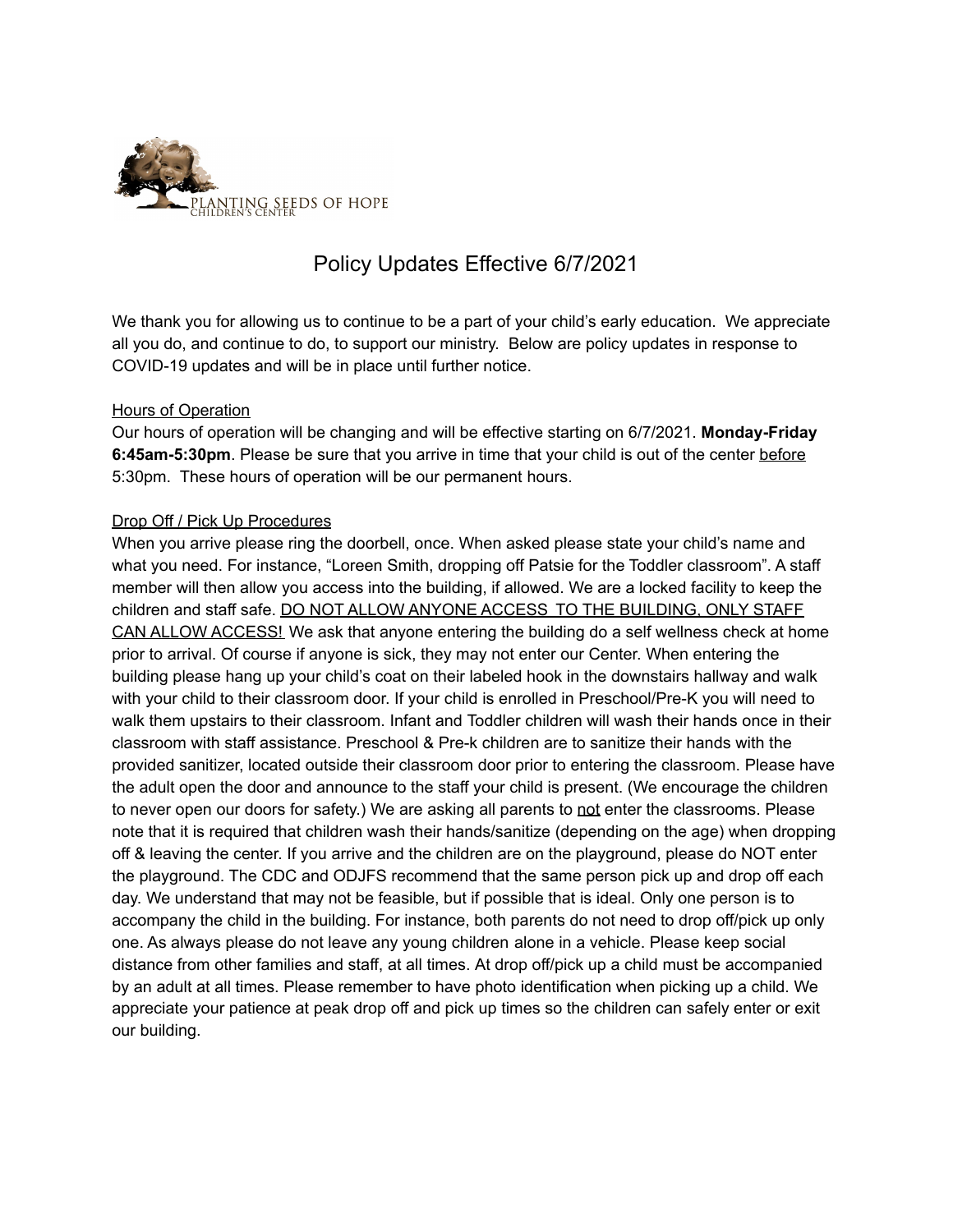### Outside Food

No outside food will be permitted to be brought into the center unless it is required as a dietary restriction. For those children with milk allergies or food allergies your substitutions will still be required. Substitutions due to preference will not be allowed at this time. Please be sure to feed your child breakfast at home.

### Items from Home

One breathable small blanket (for ages 1+) may be dropped off with your child on their 1st day of attendance. The blankets will stay at the center and be laundered by the center. No pillows or toys permitted at all. A swaddler or sleep sack (ages under 1) can be brought in and will also be laundered at the center. No other items permitted.

### Masks

As of 6/2/21 anyone entering the center is not required to wear a mask. Unvaccinated populations are encouraged to wear a mask and be socially distant. Please be sure to discuss this with anyone who is picking up or dropping off your child. The CDC states that children 2 and under should NEVER wear any type of face covering. For children 3 and older, we do not require or recommend that your child wear anything that covers any part of their face.

### **Payments**

Families are required to pay at drop off on your child's first day of attendance, each week. Cash, check, money order, or mailed bank checks are accepted. At this time we will require that all payments be put in an envelope or zipper bag labeled with your child's name and amount in the envelope/bag. Please do your best to remember this policy, but envelopes will be available if needed. In the event of illness, full payment is due except for an extended illness. An extended illness is considered to be an illness that keeps the child out of the center for more than five consecutive weekdays. Half payment is required for extended illness to maintain the child's spot. Please remember to call off your child. If this policy is not followed repeatedly, a \$5 fee will be added onto the weekly account.

## Response to a Positive COVID-19 Test

In the event that a child or staff member is diagnosed with COVID-19 the Center will contact the local Health Department and our ODJFS by the next business day for instructions on how to proceed via state law. We will work with our local health department and take all recommended steps to ensure the safety of our children enrolled and our staff. Families will also be notified of any positive diagnosis and told of the regulations put into place. This may include possible classroom/center closure. Please be prepared and have an alternate care plan in place for required closures due to COVID-19, as there may be short notice of unexpected closures.

#### Exclusion from Care

New regulations from the CDC and ODJFS require us to implement a strict illness policy. If your child has a fever of 100 degrees or higher they will not be permitted to attend and sent home immediately. The child must be fever free without the use of fever reducing medication for 36 hours. This will be strictly enforced with no exceptions (even a doctor's slip). In some circumstances, depending on symptoms, a doctor's excuse may be required to return after the 36 hour fever free